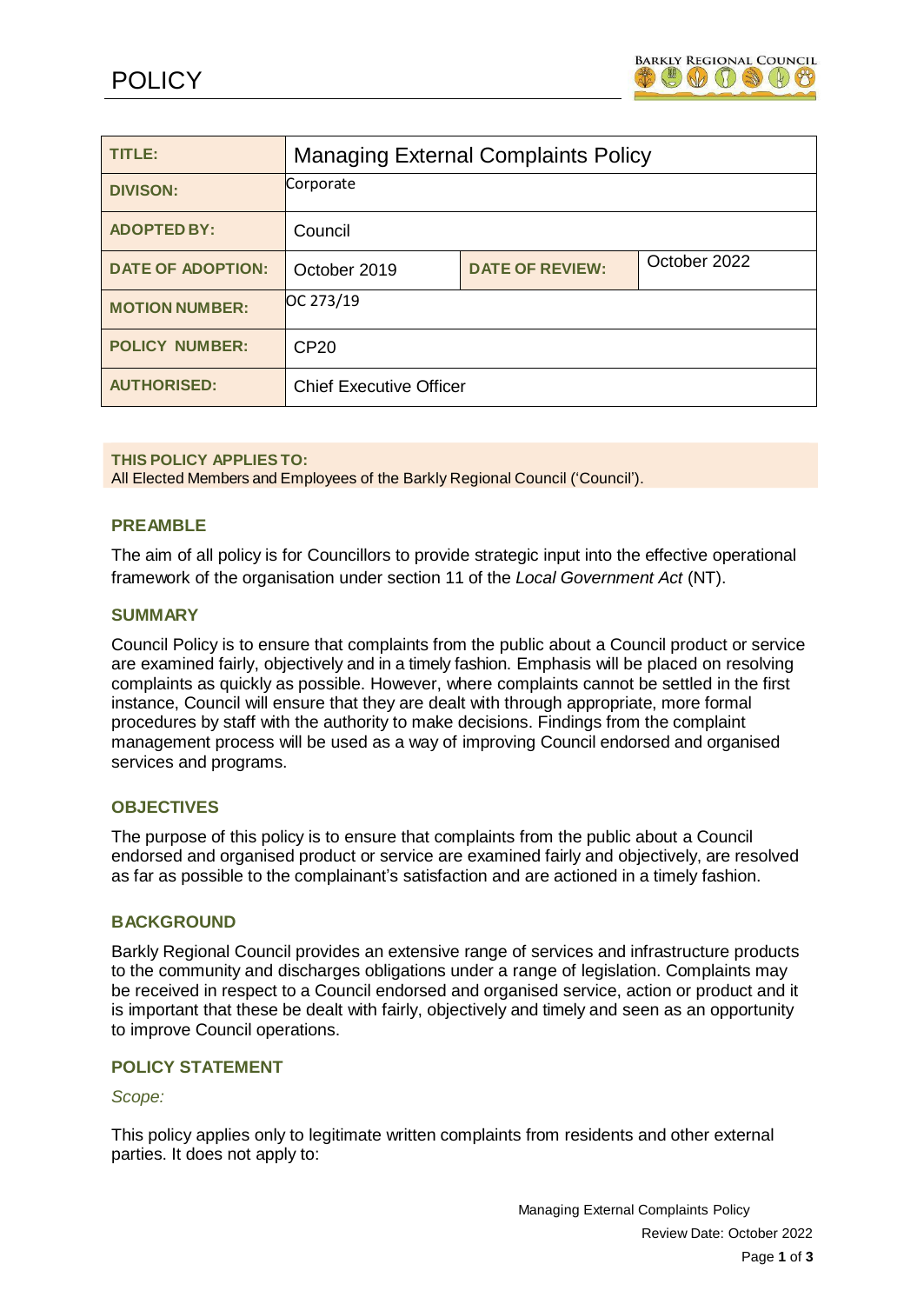

- Complaints from employees;
- Requests for service or information;
- Reporting of incidents;
- Criminal offences;
- Insurance claims;
- Where there are other complaint procedures which apply to particular types of complaints and decisions made under legislation other than the *Local Government Act* (NT)*;* or
- Complaints which are determined to be about matters that are not Council's responsibility, such as disputes between neighbours.

# **POLICY**

The aim of this policy is to provide a fair, consistent and structured process for residents and the wider community if they are dissatisfied with a Council endorsed and organised action or service and wish to make a formal complaint.

Complaints are to be examined fairly, objectively and in a timely fashion and resolved as far as possible to the complainant's satisfaction. Findings from the current Council's complaint management system will be used as a way of improving Council endorsed and organised services and programs.

All complaints will be assessed and recorded. However, where a complaint is found to be frivolous, malicious or vexatious, no further action will be taken on the complaint.

- All complaints made in writing via the Council's current complaint management system will be actioned.
- Complaints about Council staff, Councillors and/or the Mayor should be addressed to the CEO. Complaints against the CEO should be addressed to the Mayor.
- Complaints against an elected member will be handled pursuant to the *Local Government Act* (NT) unless they can be resolved through more informal means.
- Complaints against a Council staff member will be investigated by the CEO (or delegate).
- All complaints will be recorded in the Council's Records Management System.
- The person making a complaint will receive a written response within 10 working days in accordance with the current Council's complaint management system with a Council representative acknowledging the complaint.
- Unless there are exceptional circumstances, Council will resolve the complaint within 20 working days.
- The CEO (or Mayor if appropriate) will communicate the outcome of the investigation to the complainant in writing after the matter has been resolved.
- If a complainant is not happy with how the complaint has been resolved, he or she will be advised of further avenues for review such as the Ombudsman.

## **REMEDIES**

Where a complaint is found to be justified, Council will, where practicable, remedy the situation in a manner which is consistent and fair for both Council and complainant. The solution chosen will aim to be proportionate and appropriate to the circumstances.